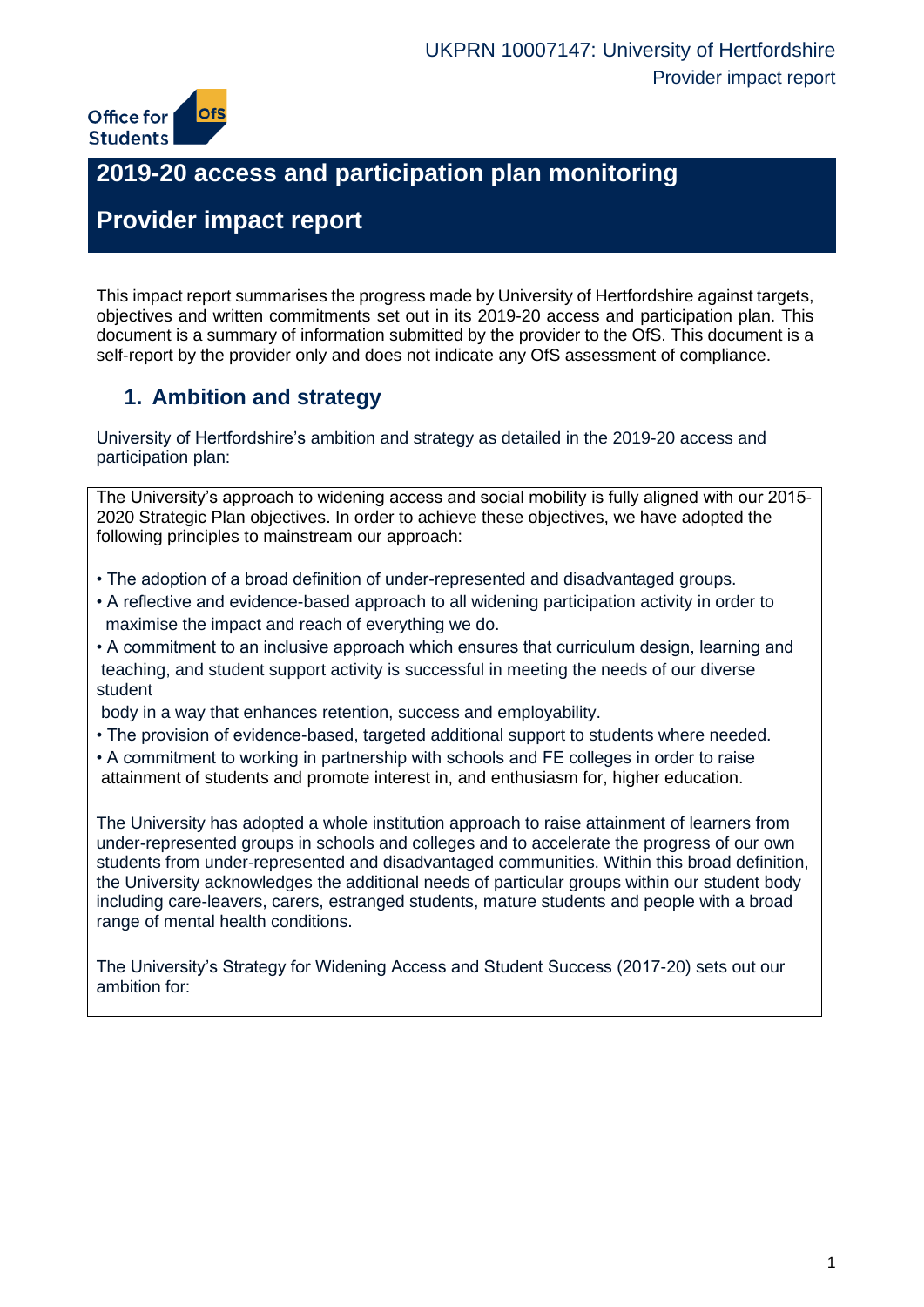- A whole-institution approach embedding widening participation support and awareness at all levels;
- A student lifecycle approach encompassing access to HE, time at HE and progress to employment or further study;
- Smarter, evidence-based spend;
- Stretching targets to enable faster progress.

Our Widening Access and Student Success Operational Plan, developed in consultation with students, outlines the way in which we will meet these requirements, through delivery and coordination of activity as well as building capacity across the institution. This is embedded in our Academic Schools and co-ordinated through our Learning and Teaching Innovation Centre and supported by various central teams. The University's Access and Participation Plan 2019- 20 focuses our activity on priority areas relevant to the institution and to particular student groups at each stage of the student lifecycle where evidence suggests we require greater focus. At a strategic level this means for:

• Access – continuing to recruit a diverse student body with a particular focus on improving POLAR4 Q1 & Q2 (overall numbers) and reducing differentials between White and Black and BAME offer to acceptances ratios;

• Success – continuing to work on reducing the attainment gap, especially BAME, Black (male), and mature attainment gap; non-continuation amongst specific ethnicities and especially low participation gender/intersections e.g. (POLAR 4 Q1 & Q2) /BAME (males); noncontinuation for care leavers;

• Progression – sustaining excellent student outcomes, aligned to the University's strategic objectives, with a focus on improved graduate employment for low participation / disadvantaged / male BAME students.

The University intends to inspire aspiration and access to higher education, and to raise academic attainment for all our target groups. We are therefore committed to developing strategic relationships including our leadership of Uni Connect in Hertfordshire, Bedfordshire and Northamptonshire through the Aspire Higher partnership.

We also recognise that once in Higher Education, students from widening participation groups often require additional support to ensure retention, success and employability. Our commitment to invest in evaluation and monitoring will improve our understanding of the challenges faced by these groups and of the best ways to maximise impact and reach in those areas where we most need to improve.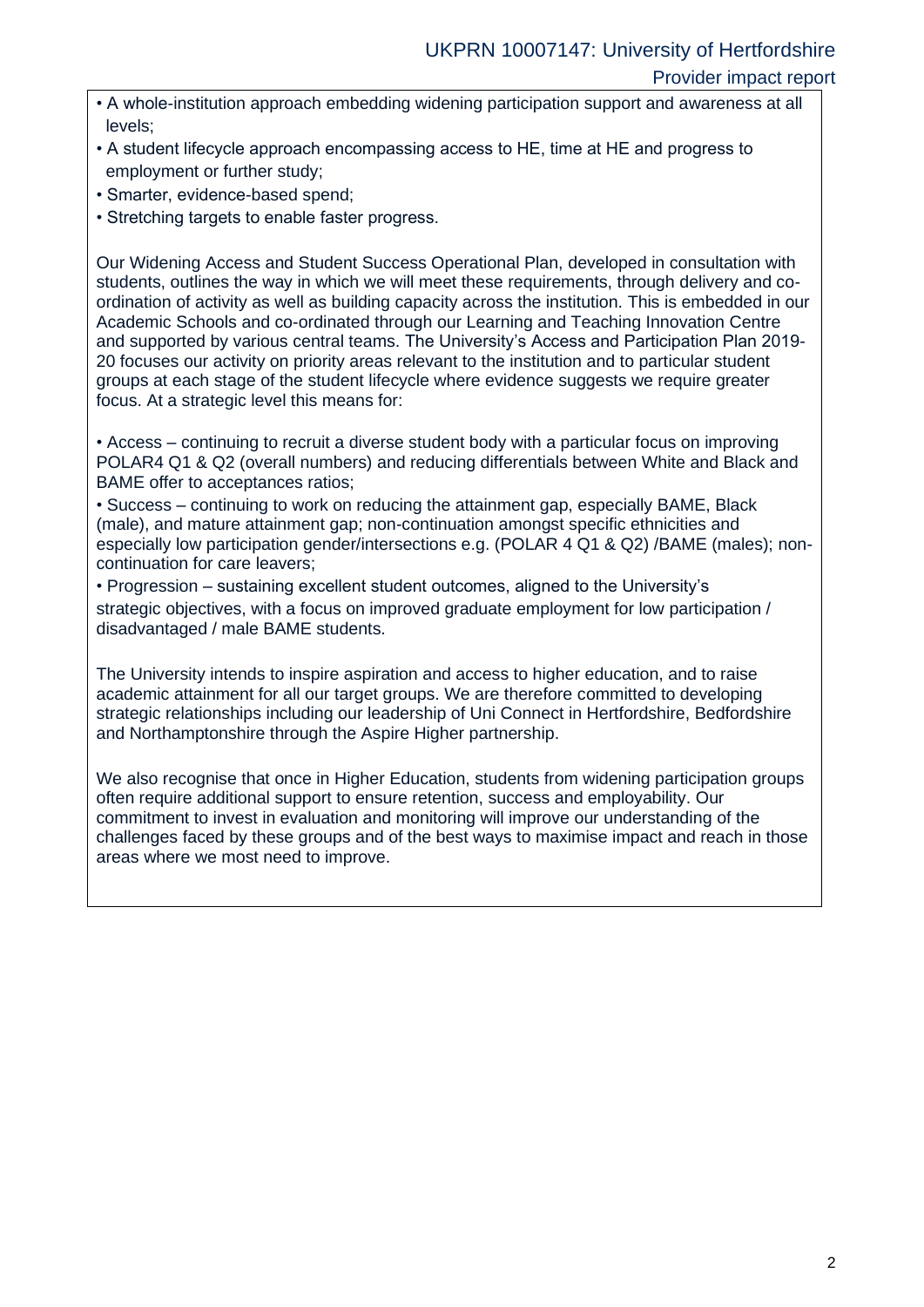## **2. Self-assessment of targets**

The tables that follow provide a self-assessment by University of Hertfordshire of progress against the targets approved in its 2019-20 access and participation plan.

Please note the tables contain only a summary of target milestones approved in 2019-20 access and participation plans. Full information can be found in Table 8a - statistical targets and milestones and Table 8b -**Other milestones and targets** of University of Hertfordshire's 2019-20 [access and participation plan.](https://www.officeforstudents.org.uk/advice-and-guidance/the-register/search-for-access-and-participation-plans/#/AccessPlans/)

Any optional commentary provided against the targets is given in [Annex B.](#page-15-0)

### <span id="page-2-0"></span>**Statistical targets and milestones**

| Reference<br><b>Number</b><br>(lifecycle)<br>stage) | <b>Description</b>                                                                                                                                                                                                     | <b>Baseline</b><br>year | <b>Baseline data</b> | 2018-19 milestone | 2019-20 milestone | <b>Units of</b><br>target | <b>Comparison</b><br>year | <b>Actual</b><br>performance<br>in comparison<br>year | <b>Target self-</b><br>assessment |
|-----------------------------------------------------|------------------------------------------------------------------------------------------------------------------------------------------------------------------------------------------------------------------------|-------------------------|----------------------|-------------------|-------------------|---------------------------|---------------------------|-------------------------------------------------------|-----------------------------------|
| T16a_01<br>(Access)                                 | Percentage of young full-time<br>undergraduate entrants from state<br>schools or colleges.                                                                                                                             | 2013-14                 | 97.8%                | 97.8%             |                   | 97.8% Percentage          | 2019-20                   | 97.8                                                  | Expected<br>progress              |
| T16a_02<br>(Access)                                 | Percentage of young, full-time<br>undergraduate entrants from low-<br>participation neighbourhoods<br>(POLAR3 method).                                                                                                 | 2013-14                 | 7.5%                 | 8.2%              |                   | 8.4% Percentage           | 2019-20                   |                                                       | 7.2 No progress                   |
| T16a_03<br>(Student<br>success)                     | Non-continuation following year of<br>entry: percentage of young full-<br>time first degree entrants not in<br>HE.                                                                                                     | 2012-13                 | 5.1%                 | 5.1%              |                   | 5.1% Percentage           | 2019-20                   |                                                       | 8.3 No progress                   |
| T16a_04<br>(Student<br>success)                     | Non-continuation following year of<br>entry: percentage of mature full-<br>time first degree entrants not in<br>HE.                                                                                                    | 2012-13                 | 9.7%                 | 9.7%              |                   | 9.7% Percentage           | 2019-20                   |                                                       | 11.6 No progress                  |
| T16a_05<br>(Progression)                            | Employment of full-time, first<br>degree qualifiers: HESA table E1a:<br>graduates who say they are<br>working or studying (or both) as a<br>percentage of all those who are<br>working or studying or seeking<br>work. | 2012-13                 | 93.2%                | 93.2%             |                   | 93.2% Percentage          | 2016-17                   | 96.5                                                  | <b>Expected</b><br>progress       |
| T16a_06<br>(Access)                                 | Number of declared care leavers<br>studying at the University                                                                                                                                                          | 2014-15                 | 24                   | 24                | 24                | Headcount                 | 2019-20                   | 41                                                    | Expected<br>progress              |
| T16a_07<br>(Access)                                 | Number of students participating in<br>the Higher Apprenticeships<br>programme                                                                                                                                         | 2015-16                 | $\overline{0}$       | 30                |                   | 40 Headcount              | 2019-20                   | 44                                                    | Expected<br>progress              |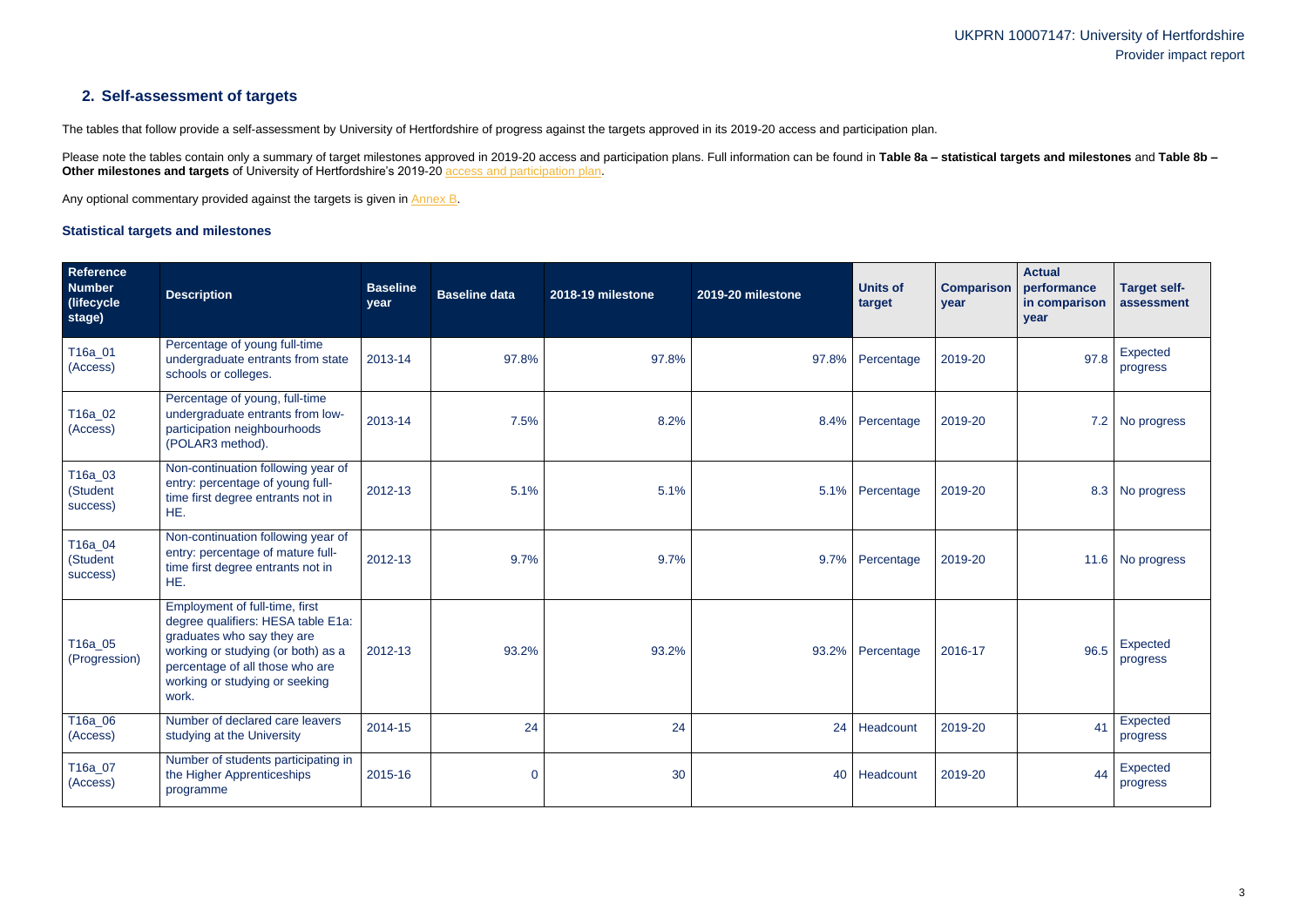|                                 |                                                                                                                                                                               |         |                |             |                |                  |         |          | UKPRN 10007147: University of Hertfordsh   |
|---------------------------------|-------------------------------------------------------------------------------------------------------------------------------------------------------------------------------|---------|----------------|-------------|----------------|------------------|---------|----------|--------------------------------------------|
| T16a_08<br>(Progression)        | <b>Employment of widening</b><br>participation students who have<br>participated in the Herts Success<br>programme.                                                           | 2015-16 | n/a            | n/a         |                | $n/a$ Percentage | 2016-17 | 73.4     | Provider impact rep<br>Limited<br>progress |
| T16a_09<br>(Access)             | First year male primary ITT<br>students as summarized in the<br><b>NCTL Performance Profiles Report</b>                                                                       | 2012-13 | 13%            | 13%         | 13%            | Percentage       | 2019-20 | 13       | Expected<br>progress                       |
| T16a_10<br>(Access)             | First year "minority ethnic" primary<br>ITT students as summarized in the<br><b>NCTL Performance Profiles Report</b>                                                          | 2012-13 | 16%            | 16%         |                | 16% Percentage   | 2019-20 | 15       | Limited<br>progress                        |
| T16a_11<br>(Access)             | First year "minority ethnic"<br>secondary ITT students as<br>summarized in the NCTL<br>Performance Profiles Report 1                                                          | 2012-13 | 20%            | 20%         | 20%            | Percentage       | 2019-20 | 20       | Expected<br>progress                       |
| T16a_12<br>(Access)             | Number of students participating in<br>the Higher Apprenticeships<br>programme                                                                                                | 2015-16 | $\mathbf 0$    | 30          | 40             | Headcount        | 2019-20 | 44       | Expected<br>progress                       |
| T16a_13<br>(Access)             | <b>Employment of widening</b><br>participation students who have<br>participated in the Herts Success<br>programme.                                                           | 2015-16 | 85.5%          | 85.5%       |                | 85.5% Percentage | 2019-20 | 90.6     | Limited<br>progress                        |
| T16a_14<br>(Access)             | Establish a baseline for the higher<br>education progression gap<br>between identified WP student<br>groups and the Hertfordshire<br>cohort as a whole                        | 2017-18 | $\mathbf 0$    | $\mathbf 0$ | $\overline{O}$ | Percentage       | 2019-20 | $\Omega$ | Limited<br>progress                        |
| T16a_15<br>(Student<br>success) | Establish a benchmark for non-<br>continuation rates of white, socially<br>disadvantaged male students                                                                        | 2017-18 | $\overline{0}$ | $\mathbf 0$ | $\overline{O}$ | Percentage       | 2019-20 | 13       | Expected<br>progress                       |
| T16a_16<br>(Student<br>success) | Establish a benchmark for the<br>number of widening participation<br>students engaged in online<br>programmes and higher/degree<br>apprenticeships                            | 2018-19 | $\overline{0}$ | $\mathbf 0$ | $\overline{0}$ | Headcount        | 2019-20 | 38       | Expected<br>progress                       |
| T16a_17<br>(Student<br>success) | Narrow the gap between graduate<br>employment levels of widening<br>participation students engaged in<br>the Herts Success programme and<br>the whole university cohort to 4% | 2014-15 | 6.3%           | 5.3%        |                | 4.8% Percentage  | 2017-18 | 0.6      | Expected<br>progress                       |
| T16a_18<br>(Progression)        | Narrow the gap in attainment of a<br>good degree between BME and<br>white students to 15%                                                                                     | 2014-15 | 18.7%          | 17%         |                | 16.5% Percentage | 2019-20 | 15       | Expected<br>progress                       |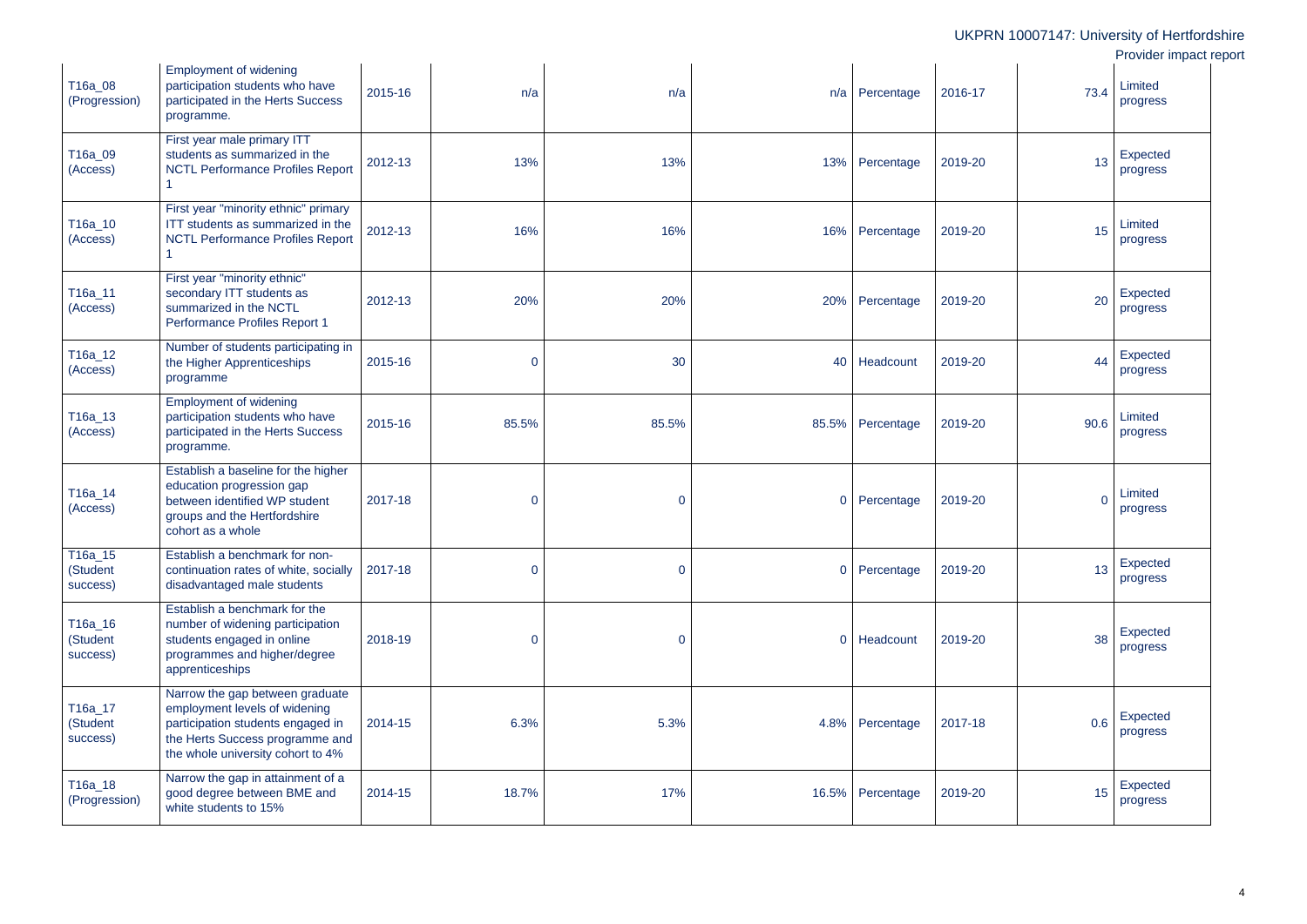|                          |                                                                                                                                 |         |       |       |      |                 |         |          | UKPRN 10007147: University of Hertfordshire |
|--------------------------|---------------------------------------------------------------------------------------------------------------------------------|---------|-------|-------|------|-----------------|---------|----------|---------------------------------------------|
|                          |                                                                                                                                 |         |       |       |      |                 |         |          | Provider impact report                      |
| T16a_19<br>(Success)     | Reduce the attainment gap<br>between white and black students                                                                   | 2016-17 | 27%   | 24%   | 21%  | Percentage      | 2019-20 | 20       | Expected<br>progress                        |
| T16a_20<br>(Success)     | Reduce non-continuation rate<br>between year 1 and year 2 for low<br>participation BAME males                                   | 2016-17 | 11.1% | 10.5% | 9%   | Percentage      | 2019-20 | 12.8     | No progress                                 |
| T16a_21<br>(Success)     | Reduce non-continuation rate<br>between year 1 and year 2 for care<br>leavers                                                   | 2016-17 | 33%   | 31%   | 30%  | Percentage      | 2019-20 | 10.1     | Expected<br>progress                        |
| T16a_22<br>(Progression) | Narrow the gap between graduate<br>employment levels of low<br>participation students and the<br>whole university cohort        | 2015-16 | 4.4%  | 4.1%  |      | 3.8% Percentage | 2016-17 | $\Omega$ | Expected<br>progress                        |
| T16a_23<br>(Progression) | Narrow the gap between graduate<br>employment for low participation<br><b>BAME</b> students and white students                  | 2015-16 | 3.7%  | 3.6%  | 3.5% | Percentage      | 2016-17 | 0.5      | Expected<br>progress                        |
| T16a_24<br>(Progression) | Narrow the gap between graduate<br>employment for low participation<br><b>BAME</b> male students and whole<br>University cohort | 2015-16 | 15.1% | 14%   | 13%  | Percentage      | 2016-17 | 5        | Expected<br>progress                        |
| T16a_25<br>(Progression) | Narrow the gap between graduate<br>employment for low participation<br>BAME female students and whole<br>University cohort      | 2015-16 | 7.9%  | 7.5%  | 7%   | Percentage      | 2016-17 | $-2.5$   | Expected<br>progress                        |
| T16a_26<br>(Access)      | Narrow the gap between Black and<br>white applications to offers ratio                                                          | 2016-17 | 19.8% | 18%   | 16%  | Percentage      | 2019-20 | 11.8     | Expected<br>progress                        |
| T16a_27<br>(Access)      | Narrow the gap betwee BAME and<br>white applications to offers ratio                                                            | 2016-17 | 10.6% | 10%   | 8.5% | Percentage      | 2019-20 | 5.5      | Expected<br>progress                        |
|                          |                                                                                                                                 |         |       |       |      |                 |         |          |                                             |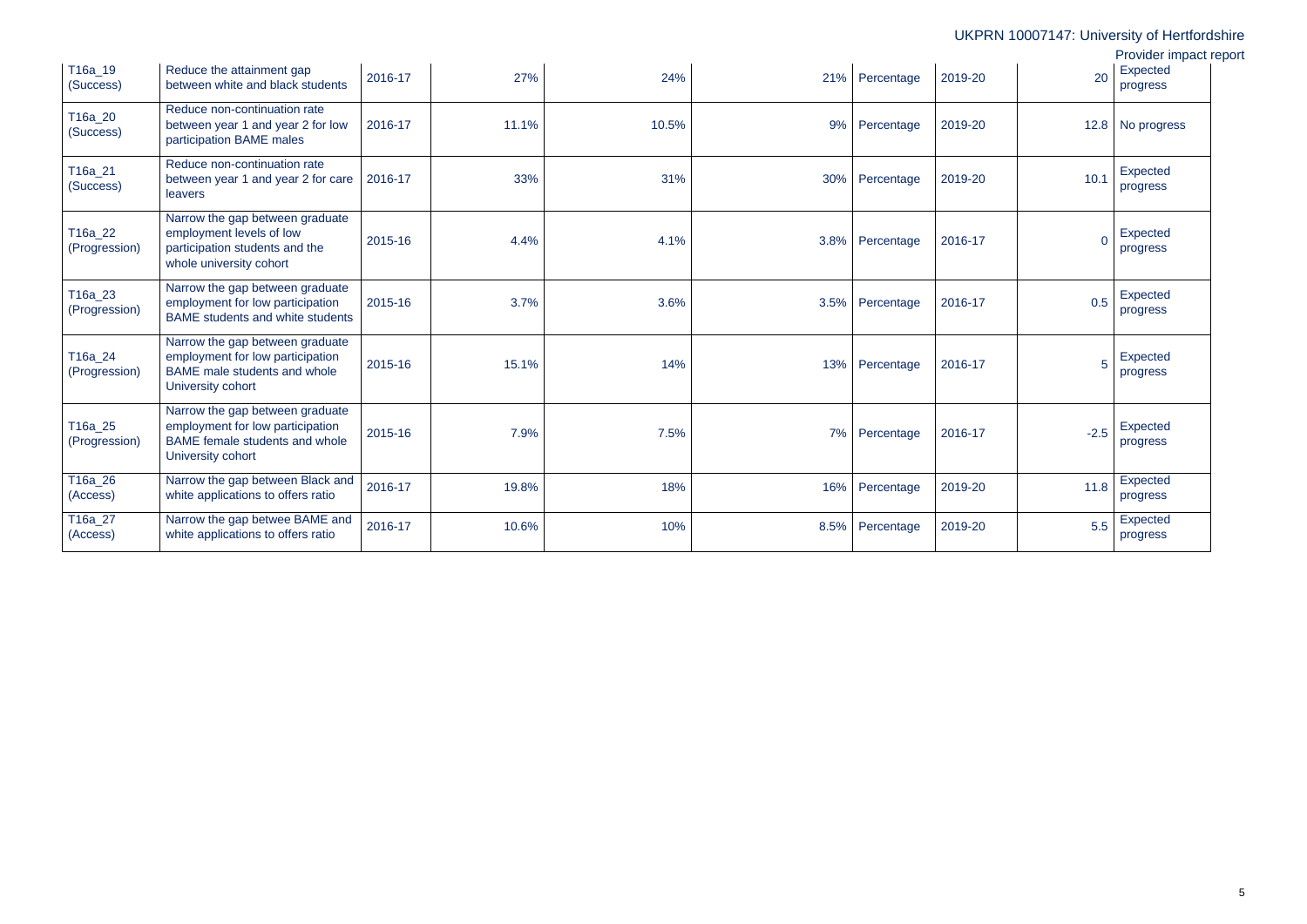# **Other milestones and targets**

| <b>Reference</b><br><b>Number</b><br>(lifecycle<br>stage) | <b>Description</b>                                                                                                                                                                                            | <b>Baseline</b><br>year | <b>Baseline data</b> | 2018-19 milestone | 2019-20 milestone | <b>Units of</b><br>target                      | <b>Comparison</b><br>year | <b>Actual</b><br>performance<br>in comparison<br>year | <b>Target self-</b><br>assessment |
|-----------------------------------------------------------|---------------------------------------------------------------------------------------------------------------------------------------------------------------------------------------------------------------|-------------------------|----------------------|-------------------|-------------------|------------------------------------------------|---------------------------|-------------------------------------------------------|-----------------------------------|
| T16b_01<br>(Access)                                       | Reduce the HE progression gap<br>between targeted WP students and   2012-13<br>the Hertfordshire cohort as a whole                                                                                            |                         | 16.92%               | 14.5%             | 14%               | Percentage                                     | 2019-20                   | $\Omega$                                              | Limited<br>progress               |
| T16b_02<br>(Access)                                       | Collaborative outreach activities for<br>potential students                                                                                                                                                   | 2015-16                 | 5                    | 5 <sup>5</sup>    | 5 <sup>5</sup>    | Other                                          | 2019-20                   | 5                                                     | Expected<br>progress              |
| T16b_03<br>(Access)                                       | Interactions with potential students<br>and their families                                                                                                                                                    | 2013-14                 | 5400                 | 5400              | 5400              | Headcount                                      | 2019-20                   | 5265                                                  | Limited<br>progress               |
| $T16b_04$<br>(Access)                                     | Percentage of male attendees at<br>outreach events on campus                                                                                                                                                  | 2016-17                 | 48%                  | 48%               | 48%               | Percentage                                     | 2019-20                   | 42                                                    | Limited<br>progress               |
| T16b_05<br>(Access)                                       | Number of residential summer<br>schools for young people                                                                                                                                                      | 2014-15                 | 3                    | 3                 | 3                 | Other                                          | 2019-20                   | $\overline{0}$                                        | No progress                       |
| T16b_06<br>(Access)                                       | Continue to sponsor UTCs and<br>Free Schools. Work to support<br>other schools through Trust<br>Agreements.                                                                                                   | 2014-15                 | n/a                  | n/a               | n/a               | N/A (see<br>description /<br>commentary)       | 2019-20                   |                                                       | <b>Expected</b><br>progress       |
| T16b_07<br>(Student<br>success)                           | Reduce the awarding gap between<br>black and white students getting a<br>'good' degree by 10 percentage<br>points by 2020                                                                                     | 2014-15                 | 28%                  | 20%               | 18%               | Percentage                                     | 2019-20                   | 20                                                    | Limited<br>progress               |
| T16b_08<br>(Student<br>success)                           | Support at least 300 widening<br>participation first year students<br>through the Herts Success<br>programme                                                                                                  | 2015-16                 | n/a                  | n/a               | n/a               | Headcount                                      | 2019-20                   | 327                                                   | Expected<br>progress              |
| T16b_09<br>(Access)                                       | Number of secondary school pupils<br>engaged in buddying/mentoring<br>schemes                                                                                                                                 | 2013-14                 | 130                  | 130               |                   | 130 Headcount                                  | 2019-20                   | 151                                                   | Expected<br>progress              |
| T16b_10<br>(Student<br>success)                           | Increase the attainment of<br>widening participation students<br>engaged in the Herts Success<br>programme                                                                                                    | 2015-16                 | 65%                  | 66%               |                   | 66.5% Percentage                               | 2019-20                   | 86.9                                                  | Expected<br>progress              |
| T16b_11<br>(Access)                                       | In order to boost attainment in<br>secondary schools, we will draw on<br>University disciplinary expertise to<br>support the subject knowledge<br>development of secondary<br>teachers in partnership schools | 2017-18                 | n/a                  | n/a               |                   | N/A (see<br>$n/a$ description /<br>commentary) | 2019-20                   |                                                       | Expected<br>progress              |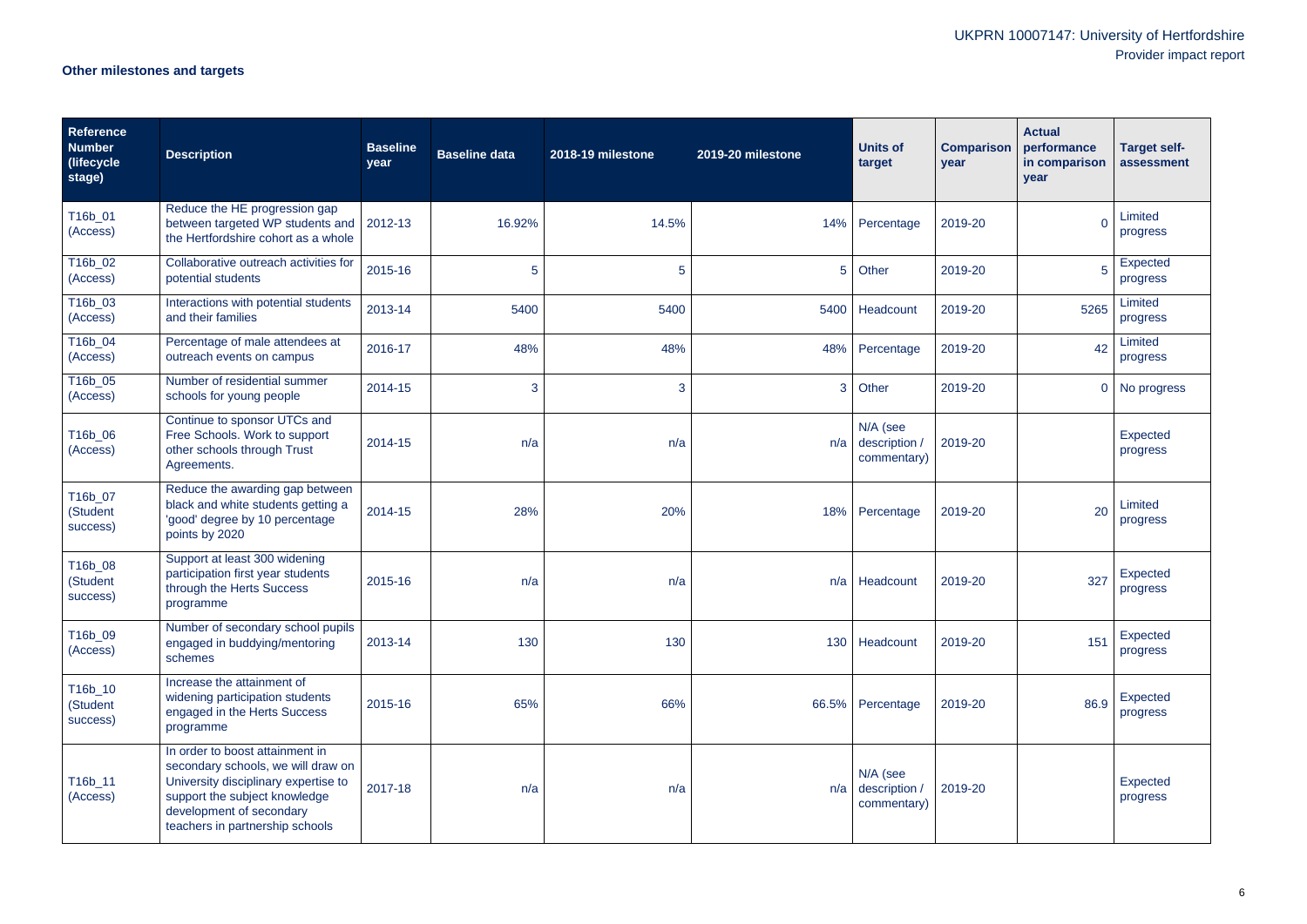| T16b_12<br>(Access) | Increase Early Years' attainment<br>through develoment of links with<br>local primary schools and deliver 5 2017-18<br>engagement activities across the<br>year |         | n/a | n/a | 5 Other | 2019-20 | Limited<br>progress  |
|---------------------|-----------------------------------------------------------------------------------------------------------------------------------------------------------------|---------|-----|-----|---------|---------|----------------------|
| T16b_13<br>(Access) | Co-ordinate 2 cross-county primary<br>school outreach schemes                                                                                                   | 2017-18 | n/a | n/a | 2 Other | 2019-20 | Expected<br>progress |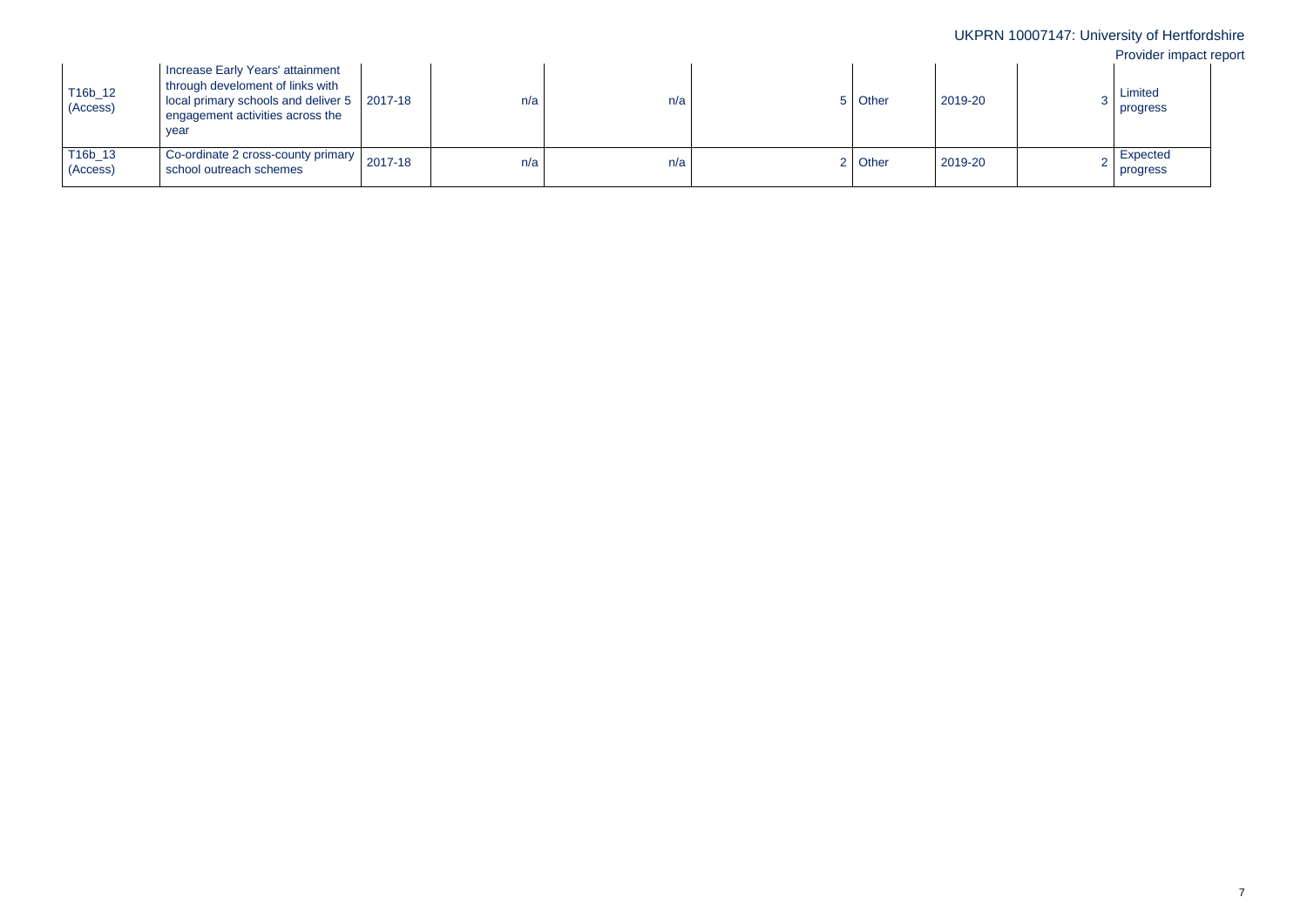## **3. Investment commitments**

## **3.1. Access and participation investment for the last audited year**

Please note that some differences in predicted vs actual spend may be due to reporting differences between academic and financial years.

| <b>Financial year</b>    |                     |                    |                  |
|--------------------------|---------------------|--------------------|------------------|
|                          | Predicted spend (£) | Actual spend $(E)$ | Difference (ppt) |
| <b>Access investment</b> | £2,010,679.00       | £2,894,000.00      | 44%              |
| <b>Financial Support</b> | £550,000.00         | £732,000.00        | 33%              |

## **4. Action plan**

Where progress was less than expected University of Hertfordshire has made the following commitments to increase the rate of progress against their targets.

| <b>Reference</b><br><b>Number</b> | Steps that will be taken in the future to make expected progress against<br>target                                                                                                                                                                                                                                                                                                                                        |
|-----------------------------------|---------------------------------------------------------------------------------------------------------------------------------------------------------------------------------------------------------------------------------------------------------------------------------------------------------------------------------------------------------------------------------------------------------------------------|
| T16a_02                           | We have used a data driven approach to reassess our target schools in order to<br>focus our activities and enable sustained engagement.                                                                                                                                                                                                                                                                                   |
| T16a 03                           | The development of an institutional personal tutoring framework informed by our<br>new data for learning dashboard (learner analytics) was piloted in 2019-20 and<br>implemented in 2020-21. The dashboard enables academic staff to track the<br>progress of individual students more easily and identify where students may<br>require intervention to improve outcomes, or prevent disengagement and/or<br>withdrawal. |
| T16a_04                           | Our strategic plan 2020-25 articulates the University's commitment to providing<br>more flexible learning methods and the Board of Governors has recently<br>approved a new key performance indicator for all programmes to adopt a<br>blended and flexible pedagogy by 2025.                                                                                                                                             |
| T16a 08                           | We will continue our work on the Go Herts Award which focusses on transferable<br>and employability skills and work closely with our Careers and Employment team<br>to identify new initiatives where appropriate.                                                                                                                                                                                                        |
| T16a_10                           | We will continue with steps as identified in column W as the rising trend in<br>recruitment indicates this is working.                                                                                                                                                                                                                                                                                                    |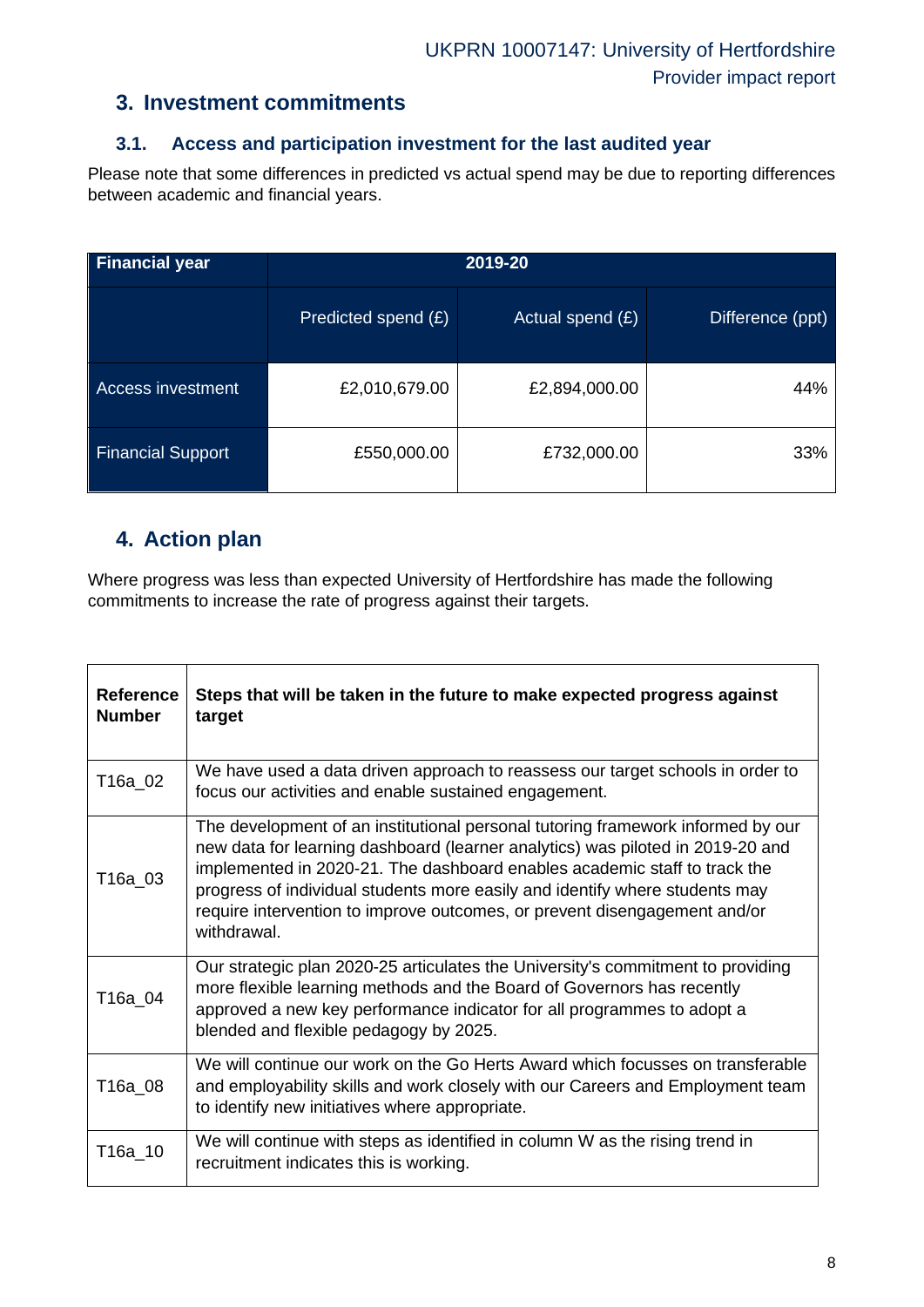# UKPRN 10007147: University of Hertfordshire

## Provider impact report

| T16a_13 | We will continue our work on the Go Herts Award which focusses on transferable<br>and employability skills and work closely with our Careers and Employment team<br>to identify new initiatives where appropriate.                                                                                                                                             |
|---------|----------------------------------------------------------------------------------------------------------------------------------------------------------------------------------------------------------------------------------------------------------------------------------------------------------------------------------------------------------------|
| T16a 14 | No further action planned.                                                                                                                                                                                                                                                                                                                                     |
| T16a_20 | We have recently implemented a personalised coaching programme for Black<br>male students at risk of non-continuation targeted within academic schools where<br>the gaps in non-continuation rates are highest.                                                                                                                                                |
| T16b_01 | No further action planned.                                                                                                                                                                                                                                                                                                                                     |
| T16b_03 | We will continue with our current strategy for facilitating interactions with parents<br>and pupils using virtual engagement methods where necessary. This will be<br>reviewed periodically as the situation with COVID-19 changes and Government<br>guidance alters accordingly. We will also consider measures to improve<br>recording of online engagement. |
| T16b_04 | At the point that face-to-face engagement is resumed we will work with our<br>schools to ensure the numbers of males in attendance at on campus events<br>reflect the gender percentages in their cohorts.                                                                                                                                                     |
| T16b_05 | We will resume of residential summer schools when Government guidance<br>allows.                                                                                                                                                                                                                                                                               |
| T16b_07 | The steps we are taking are detailed in column W. Progress is reviewed regularly<br>against the institution's BAME action plan and if applicable new interventions or<br>actions will be incorporated such as the coaching intervention for Black students<br>at risk of non-continuation which has just been initiated.                                       |
| T16b_12 | We expect to resume our former level of engagement with primary schools when<br>Government guidance allows. Looking ahead to the future, we will review with<br>school partners what methods of engagement are likely to be most effective.                                                                                                                    |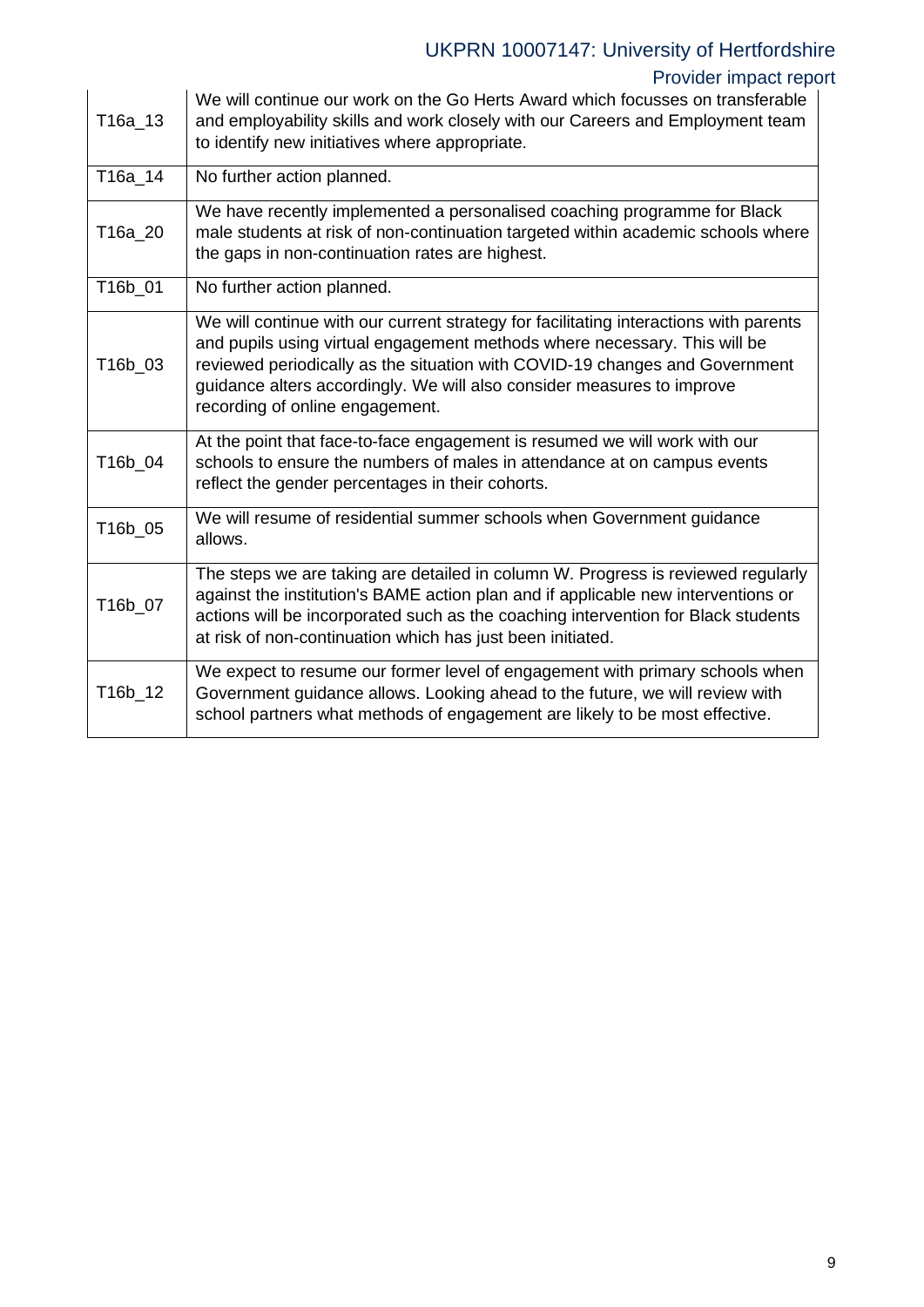# **5. Confirmation**

University of Hertfordshire confirms that:

| Student engagement                                                                                                                                                                                                                                    |  |  |  |  |  |
|-------------------------------------------------------------------------------------------------------------------------------------------------------------------------------------------------------------------------------------------------------|--|--|--|--|--|
| Have you worked with your students to help them complete the access and participation plan<br>monitoring student submission?                                                                                                                          |  |  |  |  |  |
| Yes                                                                                                                                                                                                                                                   |  |  |  |  |  |
| Have you engaged with your student body in the design, evaluation, and monitoring of the plan?                                                                                                                                                        |  |  |  |  |  |
| Yes                                                                                                                                                                                                                                                   |  |  |  |  |  |
| Verification and sign off                                                                                                                                                                                                                             |  |  |  |  |  |
| University of Hertfordshire has confirmed that the information included in this impact report is<br>accurate, that it has been compiled in line with OfS guidance, and that it is being submitted on<br>behalf of the governing body of the provider. |  |  |  |  |  |
| Yes                                                                                                                                                                                                                                                   |  |  |  |  |  |
| Accountable officer sign off                                                                                                                                                                                                                          |  |  |  |  |  |
| <b>Professor Quintin McKellar</b><br>Name                                                                                                                                                                                                             |  |  |  |  |  |
| Vice-Chancellor<br><b>Position</b>                                                                                                                                                                                                                    |  |  |  |  |  |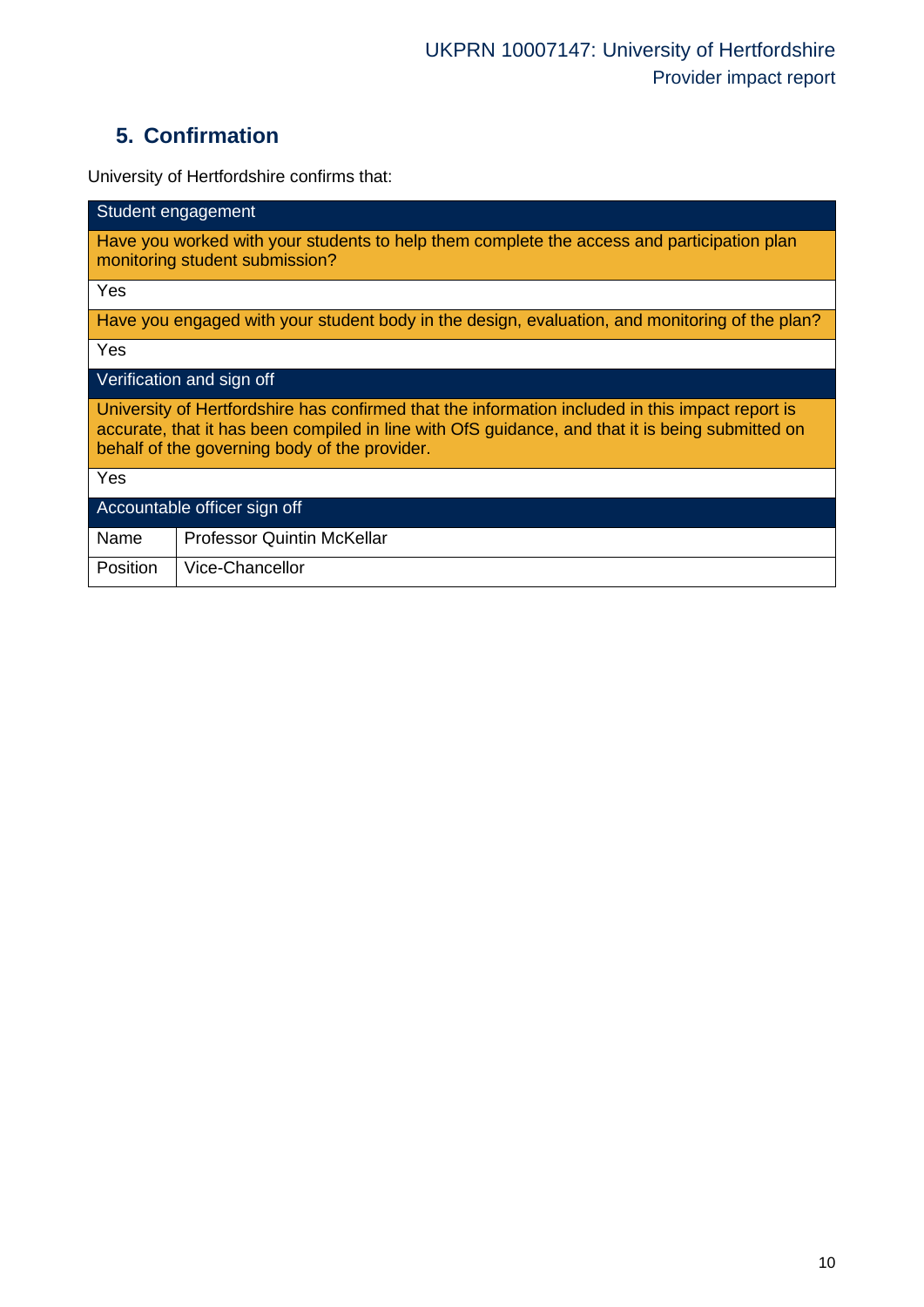## **Annex A: Commentary on progress against targets**

University of Hertfordshire's commentary where progress against targets was less than expected.

### **Target reference number: T16a\_02**

#### How have you met the commitments in your plan related to this target?

As stated in the Plan, we have continued to direct resources to enhance widening access activities targeted to entrants from low participation neighbourhoods. Our leadership of the Uni Connect (NCOP) work with Northamptonshire and Bedfordshire through the Aspire Higher consortium has been maintained and we have continued to work collaboratively with targeted primary and secondary schools, free schools, University Technical Colleges (UTCs), Further Education (FE) colleges and other organisations such as the Institution of Engineering and Technology (IET). The majority of planned events were delivered with the exception of our residential summer schools which were cancelled due to COVID-19 restrictions.

Have you taken any additional steps other than that detailed in the plan to reach the selected milestone?

We have not taken additional steps at this stage but intend to resume our planned activities when Government restrictions allow.

#### **Target reference number: T16a\_03**

How have you met the commitments in your plan related to this target?

We have met our commitment to focus on generic study skills including Maths and English and have made good progress on our work on induction, the Guided Learner Journey and monitoring attendance and engagement.

Have you taken any additional steps other than that detailed in the plan to reach the selected milestone?

Recognising that we had not met our target in this area, we reviewed personal tutoring across the institution and piloted a data for learning dashboard (learning analytics) to monitor learner engagement and attendance. Further steps to support continuation have focused on: creating a sense of belonging and familiarity for new students through effective induction strategies; supporting learning and teaching excellence through our virtual platform; and providing robust systems for personal and academic guidance and support. A University-wide review of induction and transition arrangements was undertaken prior to the start of the 2019-20 academic year and enhancements to practice were implemented before the changes to delivery caused by the pandemic. The University's Guided Learner Journey (GLJ), also cited in the Plan, is now firmly embedded as an institutional model of scaffolded e-delivery.

#### **Target reference number: T16a\_04**

How have you met the commitments in your plan related to this target?

The needs of mature students have been recognised through our work with the Students' Union and the continued development of the collegiate campus experience. Specific developments such as the mature student network have had limited success but other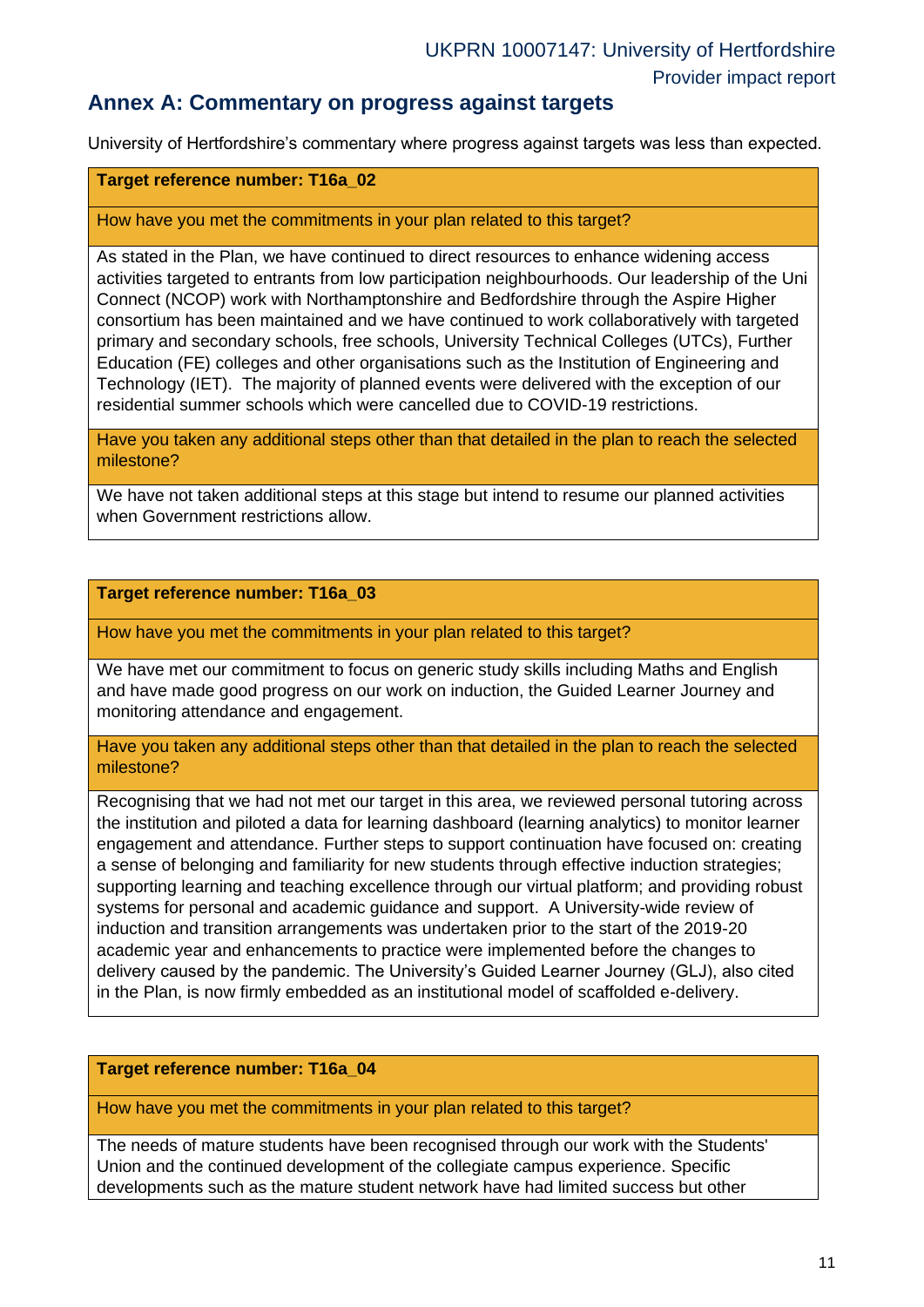### Provider impact report

commitments, such as the inclusive pedagogy, have encompassed this group and are expected to benefit all.

Have you taken any additional steps other than that detailed in the plan to reach the selected milestone?

Prior to the pandemic outbreak we changed our timetabling practices to best support mature students who live off campus and/or have childcare responsibilities. During the pandemic feedback from mature students indicates that they have benefitted from a more blended and flexible approach to learning. Our newly implemented learning dashboard will also enable us to monitor student progress more closely and intervene where applicable to support continuation.

### **Target reference number: T16a\_08**

How have you met the commitments in your plan related to this target?

The original baseline figure is based on DLHE and so the comparison used is based on the last available DLHE set (2016-17). This target is replicated at T16a\_13 where the benchmark is given as 85.5%. On this basis the 2016-17 data shows limited progress. As the DLHE measure is no longer available it is not possible to do a like for like comparison for 2019-20 outcomes. However, using the 2017-18 Graduate Outcomes data the employment rate for fulltime, undergraduate, 1st degree students is 93.1% and for the Herts Success students (widening participation) is 90.6% which indicates consderable improvement . The gap between the two is now 2.5%.

Have you taken any additional steps other than that detailed in the plan to reach the selected milestone?

Our work on employment includes the introduction of the GoHerts Award in 2017-18 to help students develop their employability skills. The Award recognises students' involvement in cocurricular activities such as community engagement, volunteering, research and enterprise initiatives. Widening Participation students are encouraged to apply for the GoHerts Award and are given additional support to enable them to engage fully with the various activities. Our Careers and Employment team also provide a wide range of support and guidance which students can utilise towards their Award hours, including an Assessment Centre Exercise, which over 3000 students took part in last year.

### **Target reference number: T16a\_10**

How have you met the commitments in your plan related to this target?

We were just 1% away from the target in 2019-20. However draft data for 2021 suggests 17% which is a positive improvement.

Have you taken any additional steps other than that detailed in the plan to reach the selected milestone?

We have implemented a strategic approach to marketing which targets recruitment of BAME students. Interview panels aim to include BAME representation (47% of interview panels across the provision) and all staff involved in recruitment have undergone unconscious bias training. Pre-interview support is provided to students.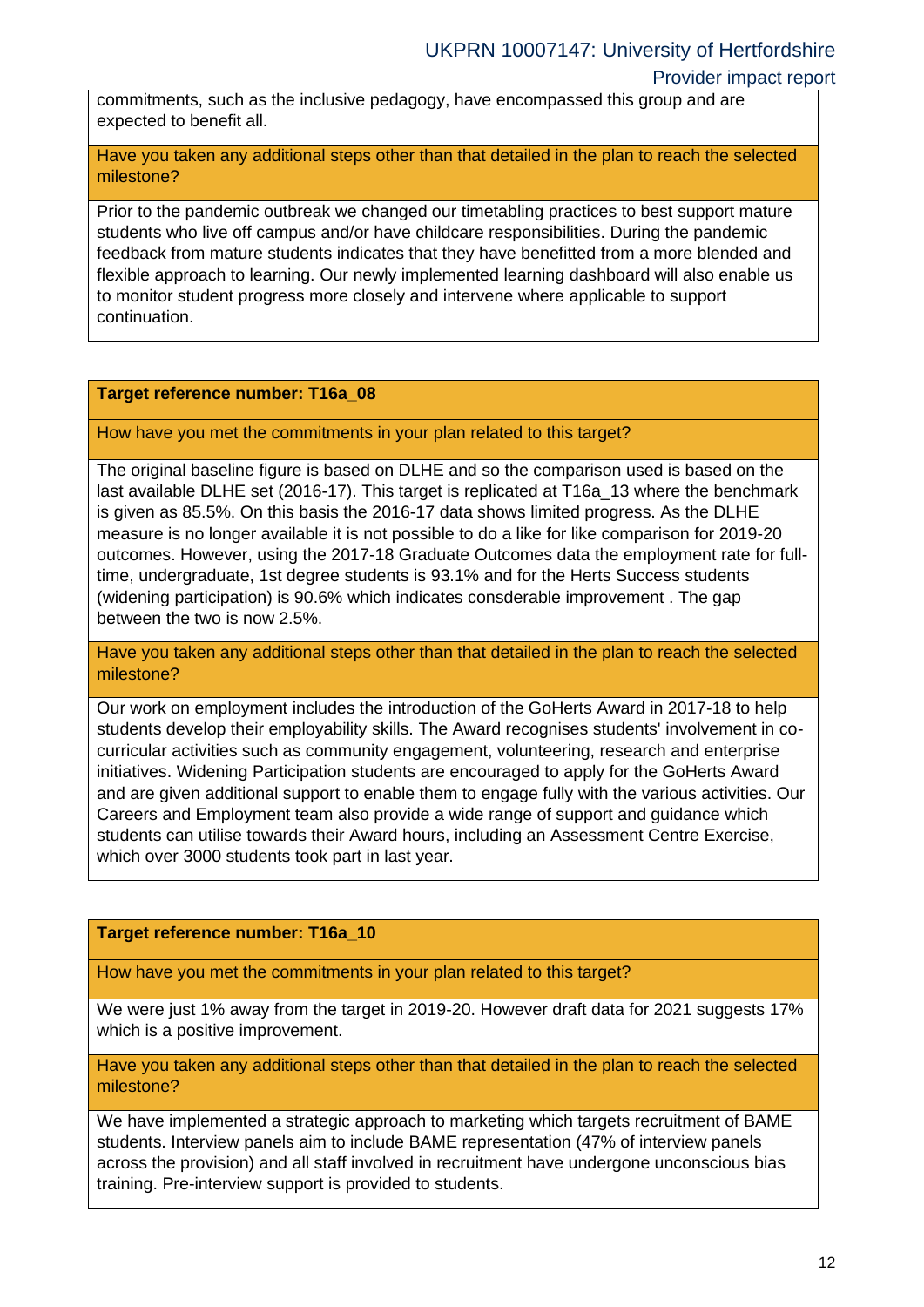### **Target reference number: T16a\_13**

How have you met the commitments in your plan related to this target?

The baseline year of 2015-16 was informed by DLHE data. DLHE data for the following year (2016-17) shows 73.4% employment but as the DLHE measure is no longer available it is not possible to do a like for like comparison for 2019-20 outcomes. Therefore, the 2017-18 Graduate Outcomes data have been used. These shows an employment rate for full-time, undergraduate, 1st degree students of 93.1% and for the Herts Success students (widening participation) 90.6%. The gap is therefore much reduced at 2.5%. This target is replicated at T16a\_08.

Have you taken any additional steps other than that detailed in the plan to reach the selected milestone?

Our work on employment includes the introduction of the GoHerts Award in 2017-18 to help students develop their employability skills. The Award recognises students' involvement in cocurricular activities such as community engagement, volunteering, research and enterprise initiatives. Widening Participation students are encouraged to apply for the GoHerts Award and are given additional support to enable them to engage fully with the various activities. Our Careers and Employment team also provide a wide range of support and guidance which students can utilise towards their Award hours, including an Assessment Centre Exercise, which over 3000 students took part in last year.

### **Target reference number: T16a\_14**

How have you met the commitments in your plan related to this target?

In 2012-13 (baseline year) the local authority could give access into HE figures for each school in the county and the overall figure could be compared to the figures from the targeted Beacon schools. This data has not been available for some due to changes in policy and strategy. The target was set prior to the 2019-20 APP and was carried over as requested at the time. It no longer exists in the 2020-25 APP. (See also T16b\_01)

Have you taken any additional steps other than that detailed in the plan to reach the selected milestone?

No further action planned.

### **Target reference number: T16a\_20**

How have you met the commitments in your plan related to this target?

The non-continuation rate for BAME male students identified as disadvantaged (POLAR4 Q1 and Q2) was 12.8% in 2019-20. This is similar to the rate in 2018-19 (13%). We recognise that this figure is >3% off target. Our institutional data shows that the non-continuation rate for black male students is the most significant (of all the BAME student population) and that the gaps are most signficant in four of our eight academic schools.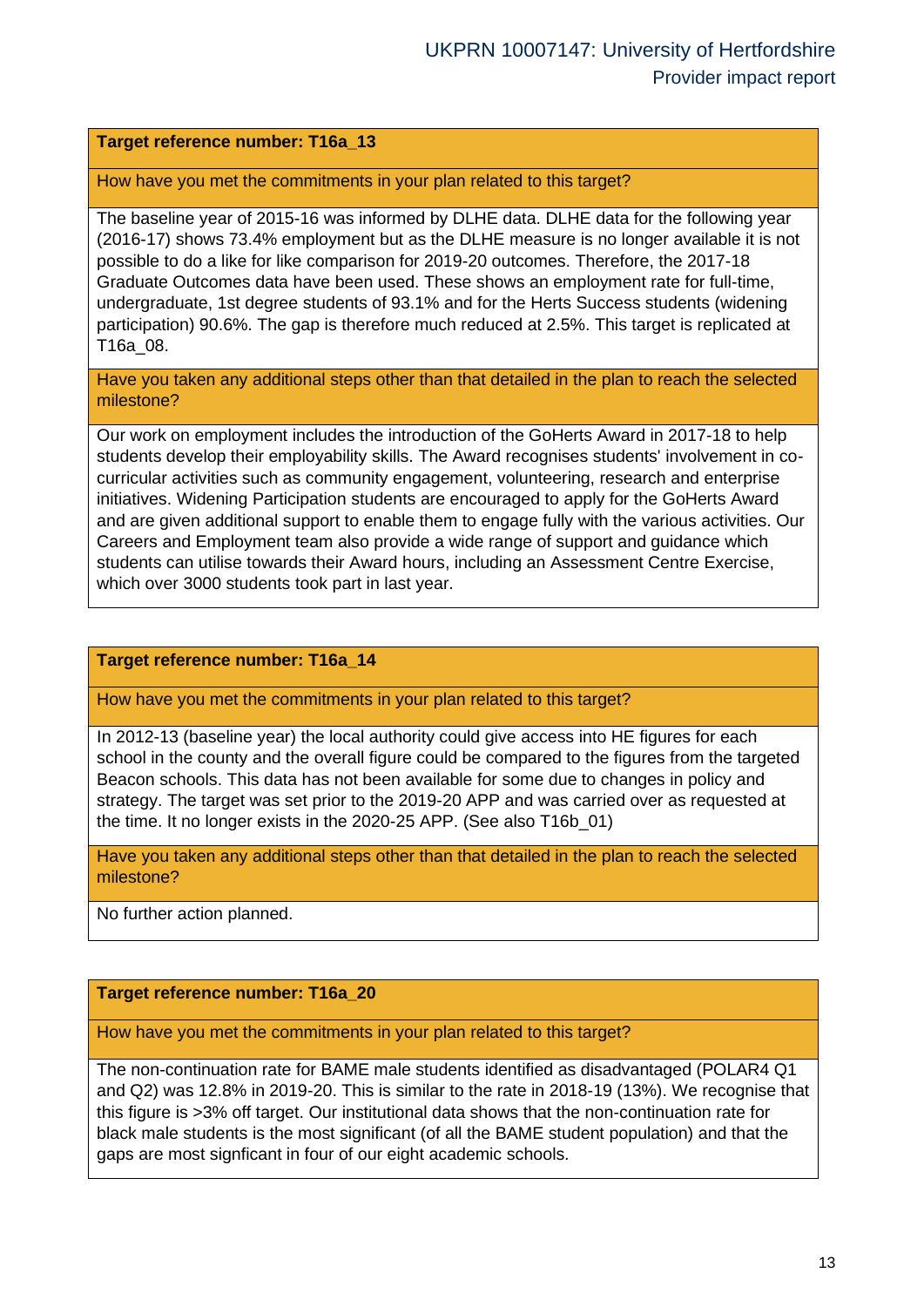### Provider impact report

Have you taken any additional steps other than that detailed in the plan to reach the selected milestone?

Additional steps taken to address unequal outcomes for BAME students include the implementation of an inclusive curriculum toolkit, a review of learning and teaching structures, staff training (e.g. unconscious and cultural bias) and a review of specific practices (e.g. academic misconduct). The implementation of an institutional-wide BAME action plan has enabled us to target these and other interventions appropriately and to monitor and act on withdrawal data at 3 points during the academic year.

**Target reference number: T16b\_01**

How have you met the commitments in your plan related to this target?

In 2012-13 (baseline year) the local authority could give access into HE figures for each school in the county and the overall figure could be compared to the figures from the targeted Beacon schools. This data has not been available for some due to changes in policy and strategy. The target was set prior to the 2019-20 APP and was carried over as requested at the time. It no longer exists in the 2020-25 APP. (See also T16b\_01)

Have you taken any additional steps other than that detailed in the plan to reach the selected milestone?

No additional steps planned.

**Target reference number: T16b\_03**

How have you met the commitments in your plan related to this target?

The COVID-19 pandemic has reduced the in-person activity we were able to undertake and limited our ability to capture engagement data. However, we believe it is likely that we exceeded the 5,400 target through unrecorded online engagement.

Have you taken any additional steps other than that detailed in the plan to reach the selected milestone?

We feel confident that our engagement numbers will remain stable going forward and that these will be evidenced more readily when face to face engagement is resumed.

**Target reference number: T16b\_04**

How have you met the commitments in your plan related to this target?

The COVID-19 pandemic resulted in the cancellation of all on-campus activity from March 2020 onwards. Until this point in time we had been making good progress against the target.

Have you taken any additional steps other than that detailed in the plan to reach the selected milestone?

No additional steps due to COVID-19 restrictions.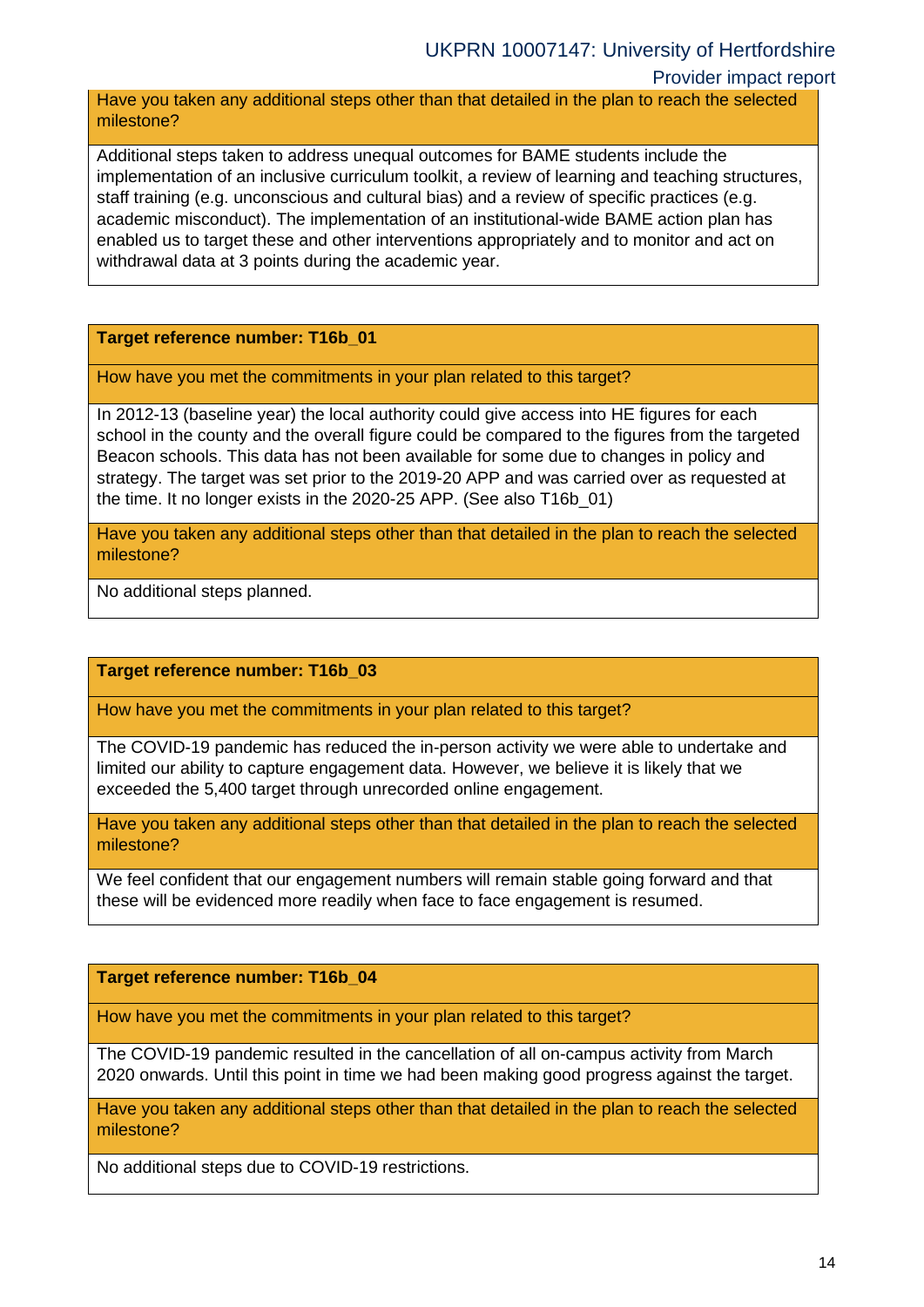**Target reference number: T16b\_05**

How have you met the commitments in your plan related to this target?

We were unable to run the summer schools as planned due to the restrictions imposed on face-to-face interactions by COVID-19.

Have you taken any additional steps other than that detailed in the plan to reach the selected milestone?

No alternative steps were taken due to the uncertainty surrounding school closures and COVID-19 restrictions.

#### **Target reference number: T16b\_07**

How have you met the commitments in your plan related to this target?

We have made significant progress towards this target in the last 12 months as evidenced by the fall from 29% in 2018-19 to 20% in 2019-20. The 2020-25 APP set a revised targeted of 26% for 2020-21 which has been exceeded.

Have you taken any additional steps other than that detailed in the plan to reach the selected milestone?

Closing the gaps in attainment between Black and White students remains a primary concern for the University. Our current APP (2020-25) sets out revised targets including a value-added metric. Additional work in this area includes the implementation of an inclusive curriculum toolkit and reviews of learning and teaching structures, staff training (e.g. unconscious and cultural bias) and specific practices (e.g. academic misconduct). The implementation of an institutional-wide BAME action plan drives our actions and interventions in this area.

#### **Target reference number: T16b\_12**

How have you met the commitments in your plan related to this target?

Two primary school activites were cancelled as a result of the coronavirus pandemic. Further engagement activities have been hampered by Government restrictions and school closures.

Have you taken any additional steps other than that detailed in the plan to reach the selected milestone?

No alternative steps have been planned for this year due to the uncertainty surrounding school closures and COVID-19 restrictions.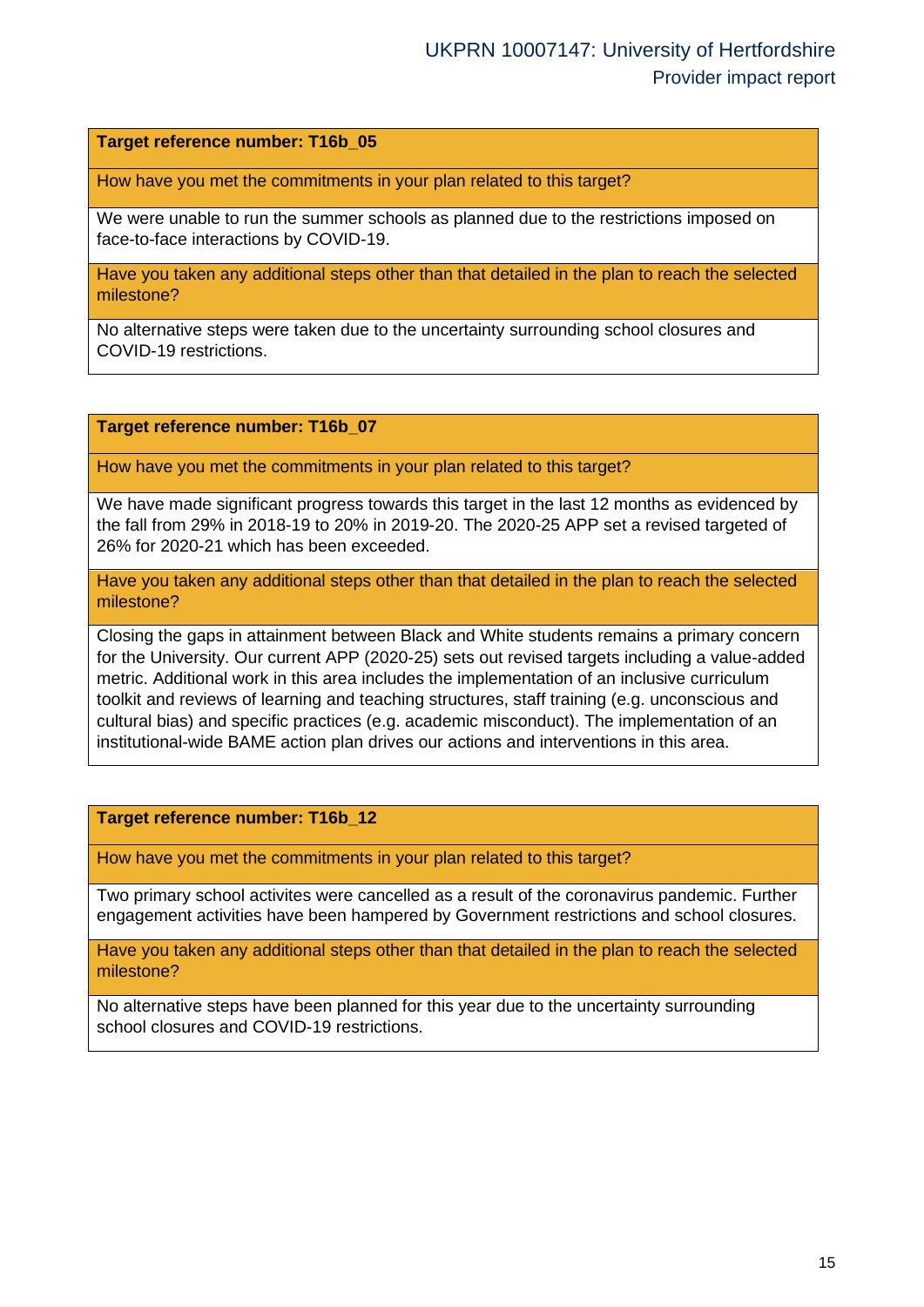# **Annex B: Optional commentary on targets**

University of Hertfordshire's commentary on any of the targets listed in [Section 2.](#page-2-0)

<span id="page-15-0"></span>

| <b>Reference</b><br><b>Number</b> | <b>Optional commentary</b>                                                                                                                                                                                                                                                                                                                                         |
|-----------------------------------|--------------------------------------------------------------------------------------------------------------------------------------------------------------------------------------------------------------------------------------------------------------------------------------------------------------------------------------------------------------------|
|                                   |                                                                                                                                                                                                                                                                                                                                                                    |
| T16a_01                           |                                                                                                                                                                                                                                                                                                                                                                    |
| T16a_02                           | Hertfordshire, our primary recruitment area, is one of the least deprived regions in<br>England and has one of the lowest number of young people not in education,<br>employment or training. Although we have not made progress against the POLAR<br>target, 77% of our undergraduate Home/EU population meet our widening<br>participation definition (2019-20). |
| T16a_03                           |                                                                                                                                                                                                                                                                                                                                                                    |
| T16a_04                           | Institutional data for mature students shows a 2.4% decrease in the non-<br>continuation rate for year 1 students in comparison to 2018-19 which is<br>encouraging (13.3% down to 10.9%). However, this data is not specific to mature<br>students undertaking their first degree and so provides a close, but not exact,<br>comparison to the HESA data.          |
| T16a_05                           |                                                                                                                                                                                                                                                                                                                                                                    |
| T16a_06                           |                                                                                                                                                                                                                                                                                                                                                                    |
| T16a_07                           |                                                                                                                                                                                                                                                                                                                                                                    |
| T16a_08                           | The 2017-18 GO data shows considerable improvement.                                                                                                                                                                                                                                                                                                                |
| T16a_09                           | Data sources for the ITT measure as cited in column G are no longer available.<br>Census based data has therefore been used instead. This is no longer a target in<br>the 2020-25 APP.                                                                                                                                                                             |
| T16a 10                           |                                                                                                                                                                                                                                                                                                                                                                    |
| T16a_11                           |                                                                                                                                                                                                                                                                                                                                                                    |
| T16a_12                           |                                                                                                                                                                                                                                                                                                                                                                    |
| T16a_13                           | Positive improvement according to 2017-18 GO data. Unable to select the correct<br>year in column S.                                                                                                                                                                                                                                                               |
| T16a_14                           | Unable to select correct year in column S.                                                                                                                                                                                                                                                                                                                         |
| T16a_15                           |                                                                                                                                                                                                                                                                                                                                                                    |
| T16a 16                           |                                                                                                                                                                                                                                                                                                                                                                    |
| T16a_17                           | The 2016-17 DLHE data shows a gap of 7%. However, the 2017-18 Graduate<br>Outcomes show a more positive position with 75.2% for full-time, undergraduate,<br>1st degree students compared to 74.6% for students in the Herts Success cohort<br>(widening participation) students. On this measure, there is now just a 0.6% gap.                                   |
| T16a_18                           |                                                                                                                                                                                                                                                                                                                                                                    |